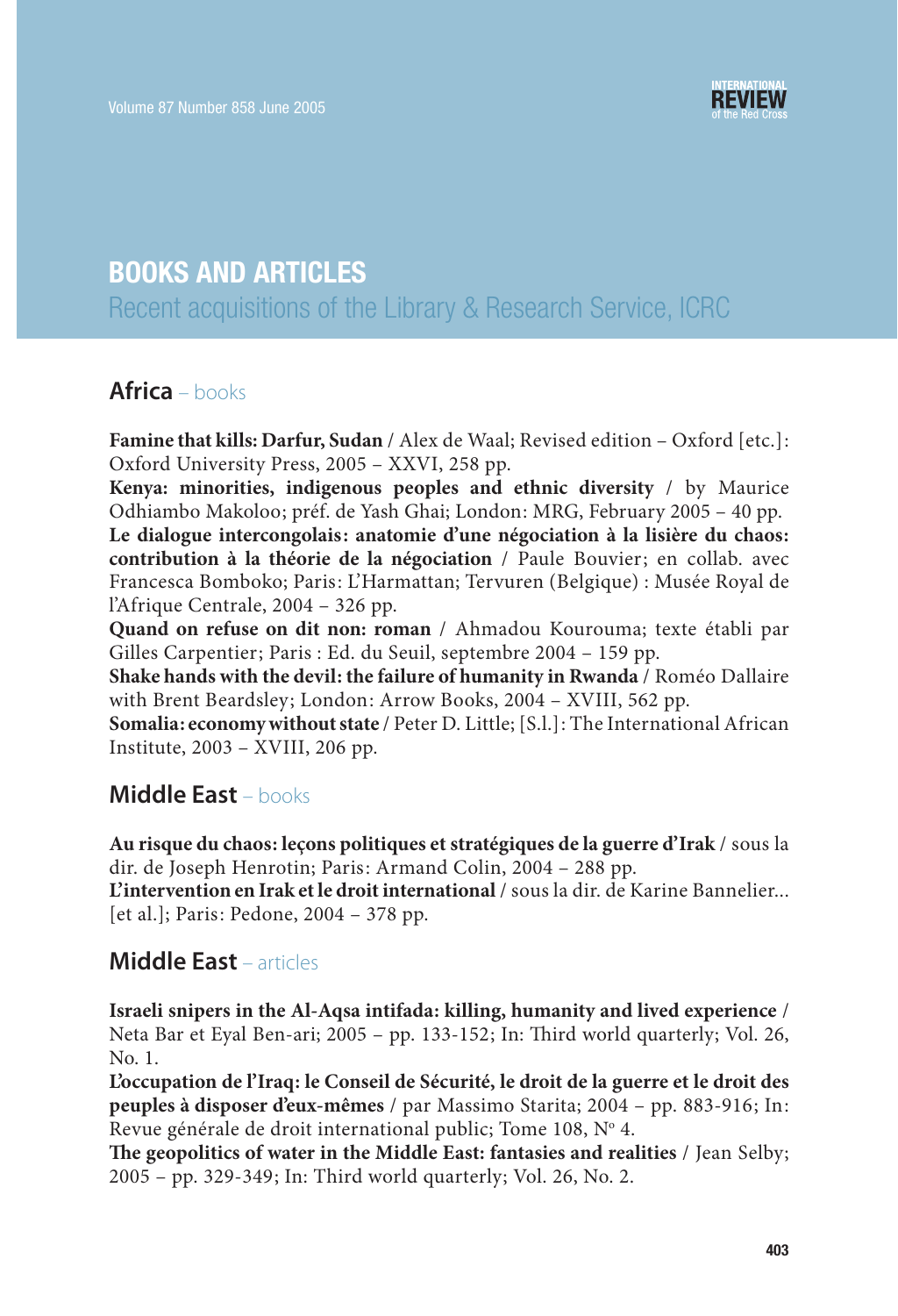#### **Weapons** – articles

Armes biologiques: du XX<sup>e</sup> au XXI<sup>e</sup> siècle / Thérèse Delpech... [et al.]; 2005 pp. 85-146; In: Politique étrangère; Nº 1.

**Arms control workshop** / [collab.] Nigel White, John Freeman, Guido den Dekker, Masahiko Asada; Winter 2004 - pp. 299-355; In: Journal of conflict and security law; Vol. 9, No. 3.

**La contribución del derecho internacional humanitario a la erradicación de las armas químicas** / María José Cervell Hortall; enero-junio 2004 – pp. 131-161; In: Revista española de derecho militar; Vol. 83.

**La science, la technologie et les conventions sur les armes chimiques et biologiques = Science, technology and the CBW regimes** / réd. Kerstin Vignard, Valérie Compagnion; Genève: UNIDIR, 2005 – III, 68, III, 62 pp.; In: Forum du désarmement = Disarmament forum; Vol. 1.

## **Humanitarian assistance** – books

Caught in conflicts: civilian victims, humanitarian assistance and international law / by Monika Sandvik-Nylund; 2nd rev. ed. - Turku; Abo: Abo Akademi University, Institute for human rights, 2003 – VIII, 174 pp.

**Human security for all: a tribute to Sergio Vieira de Mello** / ed. by Kevin M. Cahill; New York: Fordham University Press, 2004 – 296 pp.; International humanitarian affairs; Vol. 5.

**Humanitarian negotiation: a handbook for securing access, assistance and protection for civilians in armed conflict** / Deborah Mancini-Griffoli and André Picot; Genève: Centre for Humanitarian Dialogue, October 2004 – 168 pp.

**Le dispositif humanitaire** / Emil Cock; Genève: IUED, mai 2003 – 119 pp.; Itinéraires études du développement; Nº 18.

**Villes en guerre et guerre en ville: pratiques humanitaires en questions** / sous la dir. de François Grünewald et Eric Levron; Paris: Karthala, 2004 - 392 pp.; Pratiques humanitaires.

## **Humanitarian assistance** – articles

**Militaires et humanitaires : concurrences et convergences en coopération internationale** / Yann Braem; 2005 – pp. 95-100; In: Hérodote; Nº 116. **Trends and challenges in humanitarian assistance** / Costanza Adinolfi; 2005 – pp. 49-53; In: Humanitäres Völkerrecht; Vol. 18, No. 1.

## **Conflicts, security and armed forces** – books

**Enjeux philosophiques de la guerre, de la paix et du terrorisme** / sous la dir. de Stéphane Courtois; [Saint-Nicolas]: Les Presses de l'Université Laval, 2003 – 341 pp.; Mercure du Nord.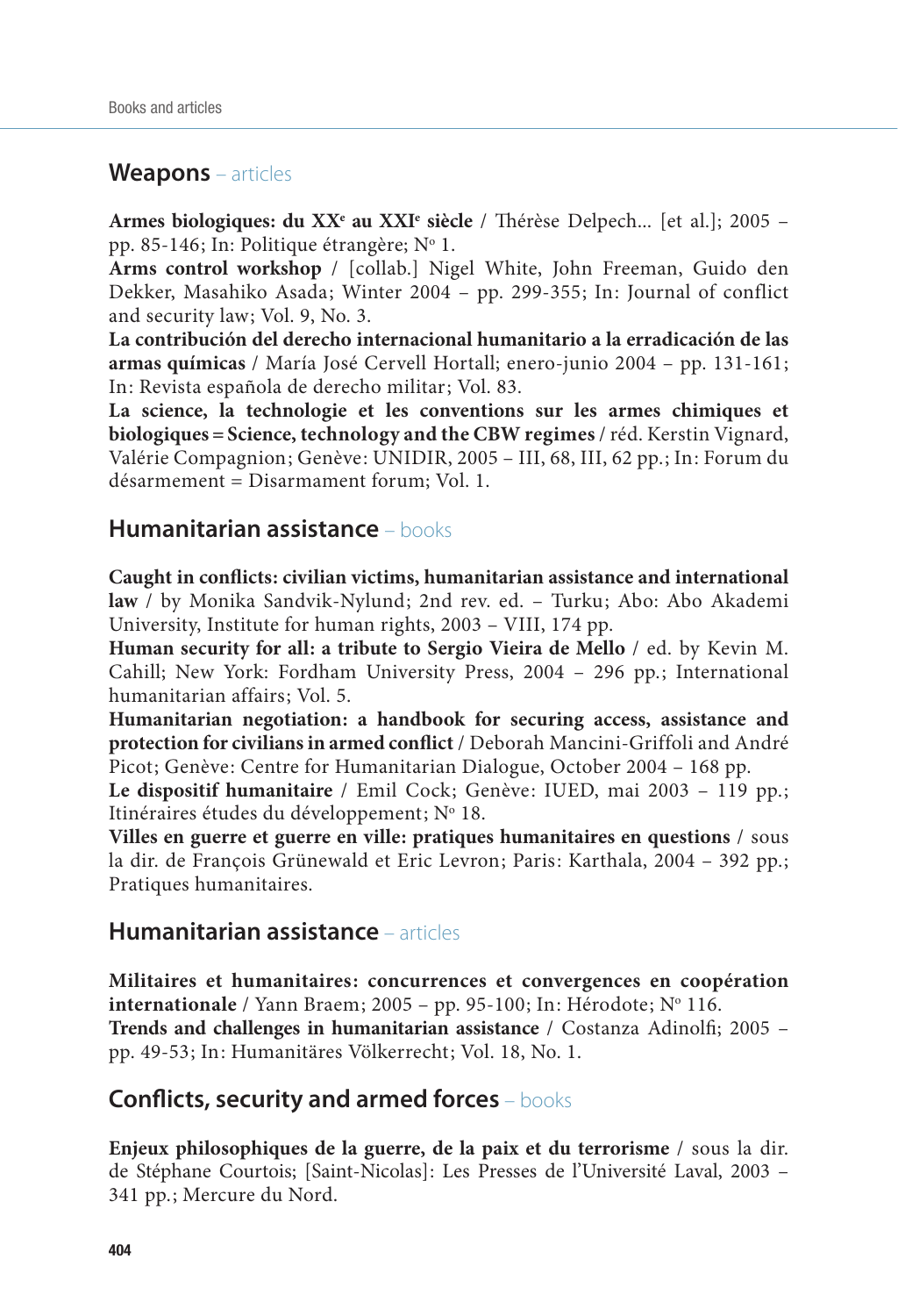

Le siècle des génocides: violences, massacres et processus génocidaires de l'Arménie au Rwanda / Bernard Bruneteau; Paris: Armand Colin, 2004 – 254 pp.; L'Histoire au présent.

Les nouveaux mondes rebelles: conflits, terrorisme et contestations / Jean-Marc Balencie, Arnaud de La Grange; introd. de Jean-Christophe Rufin; [Nouvelle éd. refonte complète] - Paris: Michalon, janvier 2005 - XX, 503 pp.

Making a killing: how and why corporations use armed force to do business: **[a dramatic and compelling journey into the dark heart of globalization]** / Madelaine Drohan; Guilford (Co): The Lyons Press, 2004 – 376 pp.

The geopolitics of resource wars: resource dependence, governance and violence / ed. by Philippe Le Billon; London; New York: Frank Cass, 2005 - 277 pp.; Case Studies in Geopolitics.

The nature of war in the information age: Clausewitzian future / David J. Lonsdale; London; New York: Frank Cass, 2004 - XIV, 269 pp.; Strategy and History; Vol. 9.

# **Conflicts, security and armed forces** – articles

**Military interventions on behalf of vulnerable populations: the legal responsibilities of states and international organizations engaged in peace support operations** / Siobhan Wills; Winter 2004 – pp. 387-418; In: Journal of conflict and security law; Vol. 9, No. 3.

## **International humanitarian law** – books

Code de droit international humanitaire: textes réunis au 1<sup>er</sup> août 2004 / par Eric David, Françoise Tulkens, Damien Vandermeersch; 2<sup>e</sup> éd. à jour au 1<sup>er</sup> août 2004 – Bruxelles : Bruylant, 2004 – 860 pp.; Codes en poche.

**Customary international humanitarian law** / Jean-Marie Henckaerts and Louise Doswald-Beck with contributions by Carolin Alvermann, Knut Dörmann and Baptiste Rolle; Cambridge: Cambridge university press; Geneva: ICRC, 2005 -2 Vol. (621 pp., 4411 pp.).

New wars, new laws? applying the laws of war in 21st century conflicts / ed. by David Wippman and Matthew Evangelista; Ardsley; New York: Transnational publishers, 2005 – V, 303 pp.

**Stratégies visant à assurer le respect du droit international humanitaire par les acteurs dans les confl its armés internes en Afrique = Strategies to ensure compliance**  with international humanitarian law by actors in internal armed conflicts in Africa: proceedings of the eight joint AU/ICRC brainstorming day, Addis Ababa, 11 May 2004 – [Addis Ababa: ICRC and African Union], 2004 – 208 pp.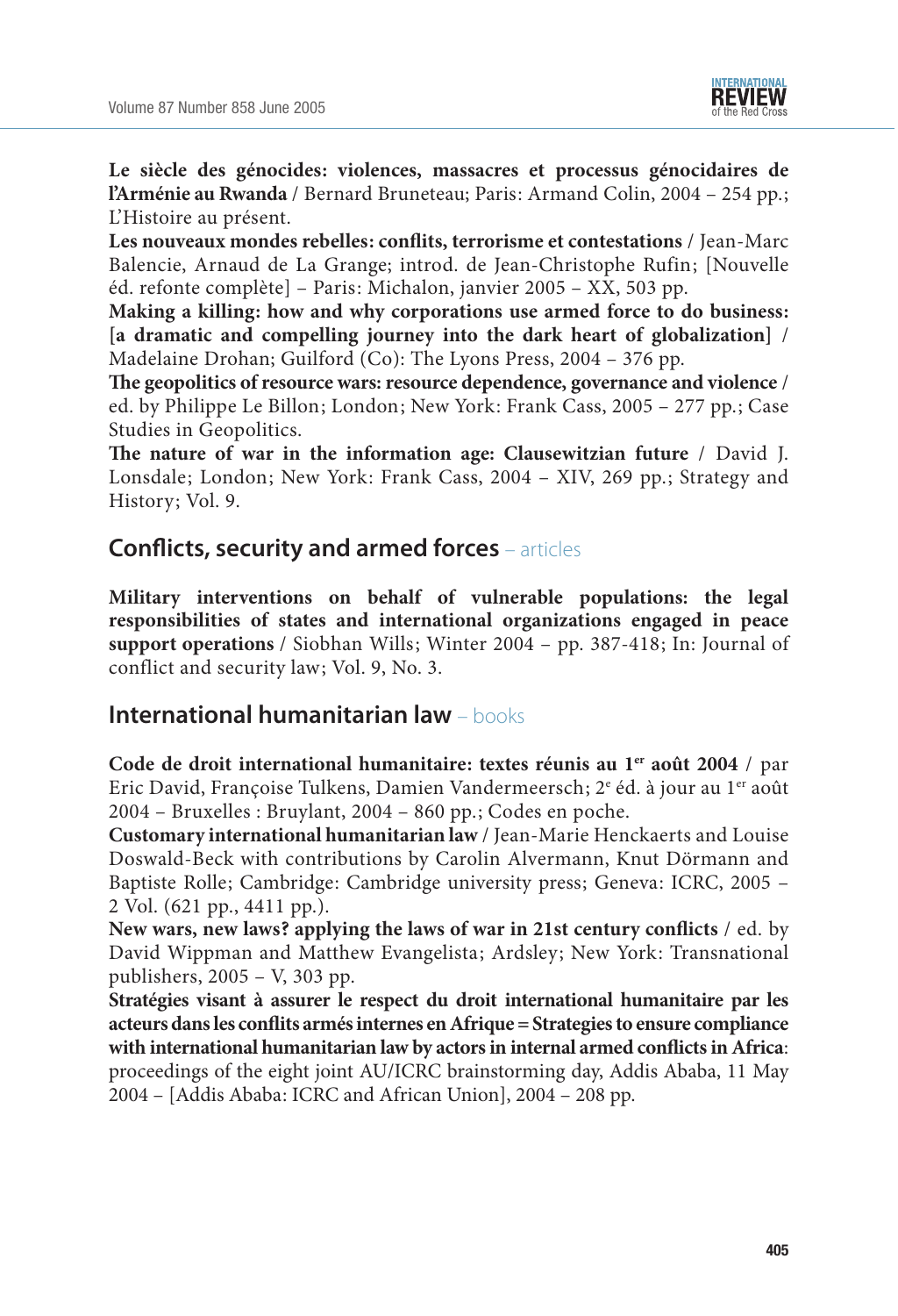## **International humanitarian law** – articles

**Contemporary challenges to the implementation of international humanitarian law** / Ray Murphy; 2004 – pp. 99-113; In: Connections: the quarterly journal; Vol. 3, No. 3.

**From international humanitarian law to international criminal law** / Frits Kalshoven; 2004 – pp. 151-161 – In: Chinese journal of international law ; Vol. 3, No. 1.

International humanitarian law: its remarkable development and its persistent **violation** / Dietrich Schindler; 2003 – pp.165-188; In: Journal of the History of International Law; Vol. 5.

**Periodistas y guerra : una perspectiva desde el derecho internacional humanitario** / Gonzalo Jar Couselo; enero-junio 2004 – pp. 97-129; In: Revista española de derecho militar; Vol. 83.

**Resolution adopted at the regional conference dedicated to the 50th anniversary of the 1954 Hague convention for the protection of cultural property in the event of armed conflict**, St. Petersburg (Russia), 14-15 October 2004 – 2005 – pp. 64-65 – In: Humanitäres Völkerrecht; Vol. 18, No. 1.

**"Topical issues of the contemporary international humanitarian law" : A training for lecturers of Central Asia's higher education institutions, Tashkent (Uzbekistan), 25-30 October 2004** / Noëlle Quénivet; 2005 – pp. 65-67; In: Humanitäres Völkerrecht; Vol. 18, No. 1.

## **International criminal law** – books

**International criminal tribunals and victims of crime: a study of the status of**  victims before international criminal tribunals and of factors affecting this **status** / Mikaela Heikkilä; Turku/Abo: Institute for Human Rights, Abo Akademi University, 2004 – X, 241 pp.

International war crimes trials: making a difference? proceedings of an **interdisciplinary conference at the university of Texas school of law, Austin, Texas, November 6-7, 2003** / Steven R. Ratner and James L. Bischoff editors; Austin: The University of Texas School of Law, 2004 - 160 pp.

**La responsabilité individuelle pour crime d'état en droit international public** / Rafaëlle Maison; Bruxelles: Bruylant: Université de Bruxelles, 2004 - XIV, 547 pp.; Collection de droit international; Vol. 56.

My neighbour, my enemy: justice and community in the aftermath of mass **atrocity** / edited by Eric Stover and Harvey M. Weinstein ; Cambridge : Cambridge University Press, 2004 – XIX, 349 pp.

#### **International criminal law** – articles

**Do crimes against humanity deserve a higher sentence than war crimes ?** / Olaoluwa Abiola Olusanya; 2004 – pp. 431-473; In: International criminal law review; Vol. 4, No. 4.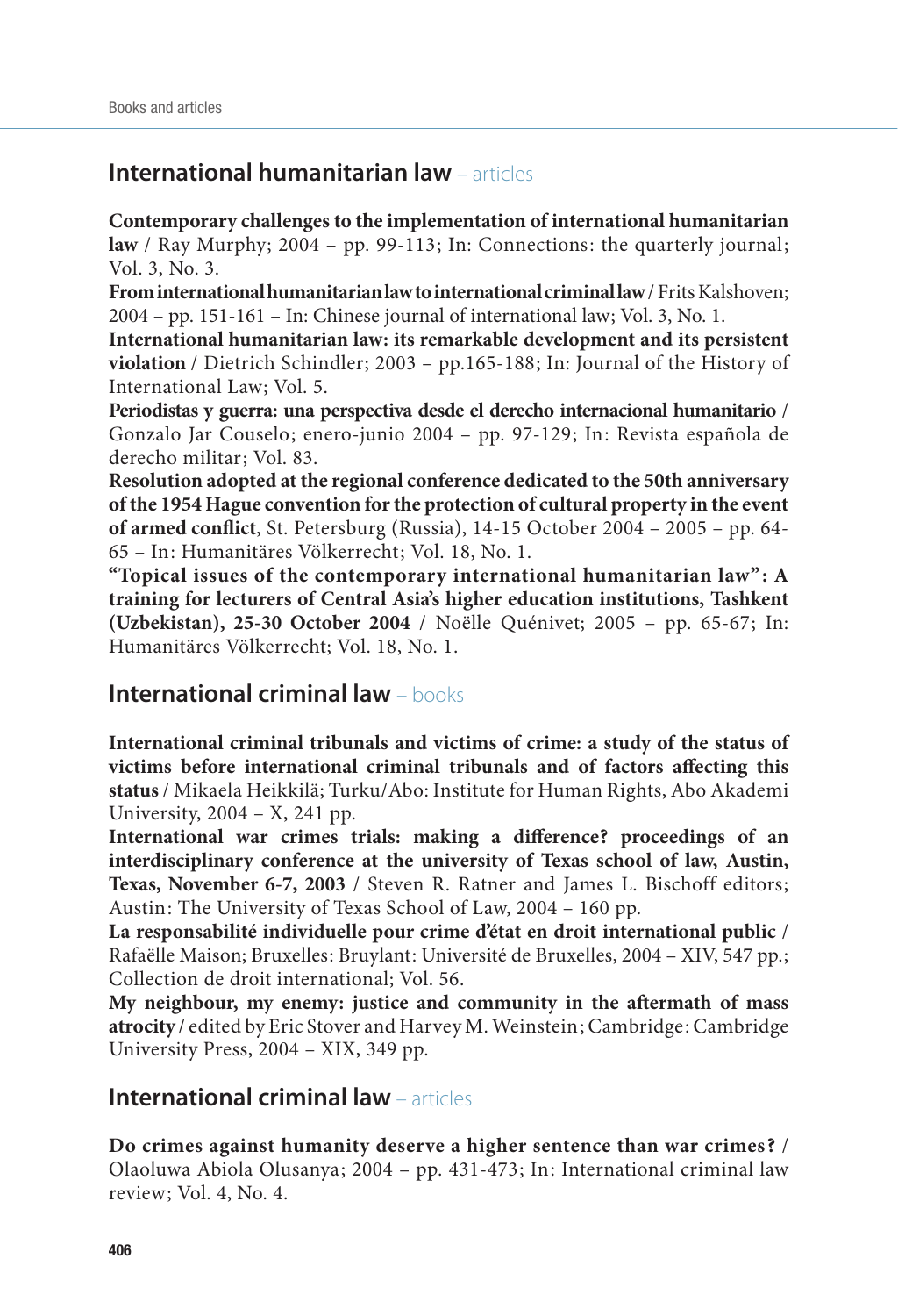

**International and internationalized criminal courts : the new face of international peace and security?** / Geert-Jan Alexander Knoops; 2004 – pp. 527-547; In: International criminal law review; Vol. 4, No. 4.

The international criminal court – a work in progress in the Democratic Republic **of Congo** / Jean-Pascal Obembo; 2005 – pp. 11-23; In: Humanitäres Völkerrecht; Vol. 18, No. 1.

# **Children** – books

Children and youth on the front line: ethnography, armed conflict and displacement / ed. by Jo Boyden and Joanna de Berry; New York; Oxford: Berghahn Books, 2004 – XXVII, 274 pp.; Studies in forced migration; Vol. 14. **Military training and children in armed conflict: law, policy and practice** / Jenny Kuper; Leiden: Martinus Nijhoff, 2005; VIII, 299 pp.

## **Refugees, displaced persons** – books

**Exilés, réfugiés, déplacés en Afrique centrale et orientale** / sous la dir. de André Guichaoua; Paris: Karthala, 2004 – 1065 pp.; Hommes et sociétés.

The international protection of internally displaced persons / Catherine Phuong; Cambridge : Cambridge University Press, 2004 – 293 pp.; Cambridge studies in international and comparative law.

# **Refugees, displaced persons** – articles

**Participating in development? Refugee protection, politics and developmental approaches to refugee management in Uganda** / Tania Kaiser; 2005 – pp. 351-367; In: Third world quarterly; Vol. 26, No. 2.

The guiding principles on internal displacement: an innovation in international standard setting / Roberta Cohen; Oct.-Dec. 2004 - pp. 459-480; In: Global governance; Vol. 10, No. 4.

## **Terrorism** – books

**African commitments to combating organised crime and terrorism: a review of eight NEPAD countries** / Charles Goredema and Anneli Botha; [Capetown] : Compress, 2004 – X, 131 pp.; A monograph for the African human security initiative.

**Les nouvelles menaces contre la paix et la sécurité internationale = New threats to international peace and security: journée franco-allemande** / Société française pour le droit international; Paris: A. Pedone, 2004 – 297 pp.

The lesser evil: political ethics in an age of terror: the Gifford lectures / Michael Ignatieff; Princeton; Oxford: Princeton University Press, 2004 - 212 pp.